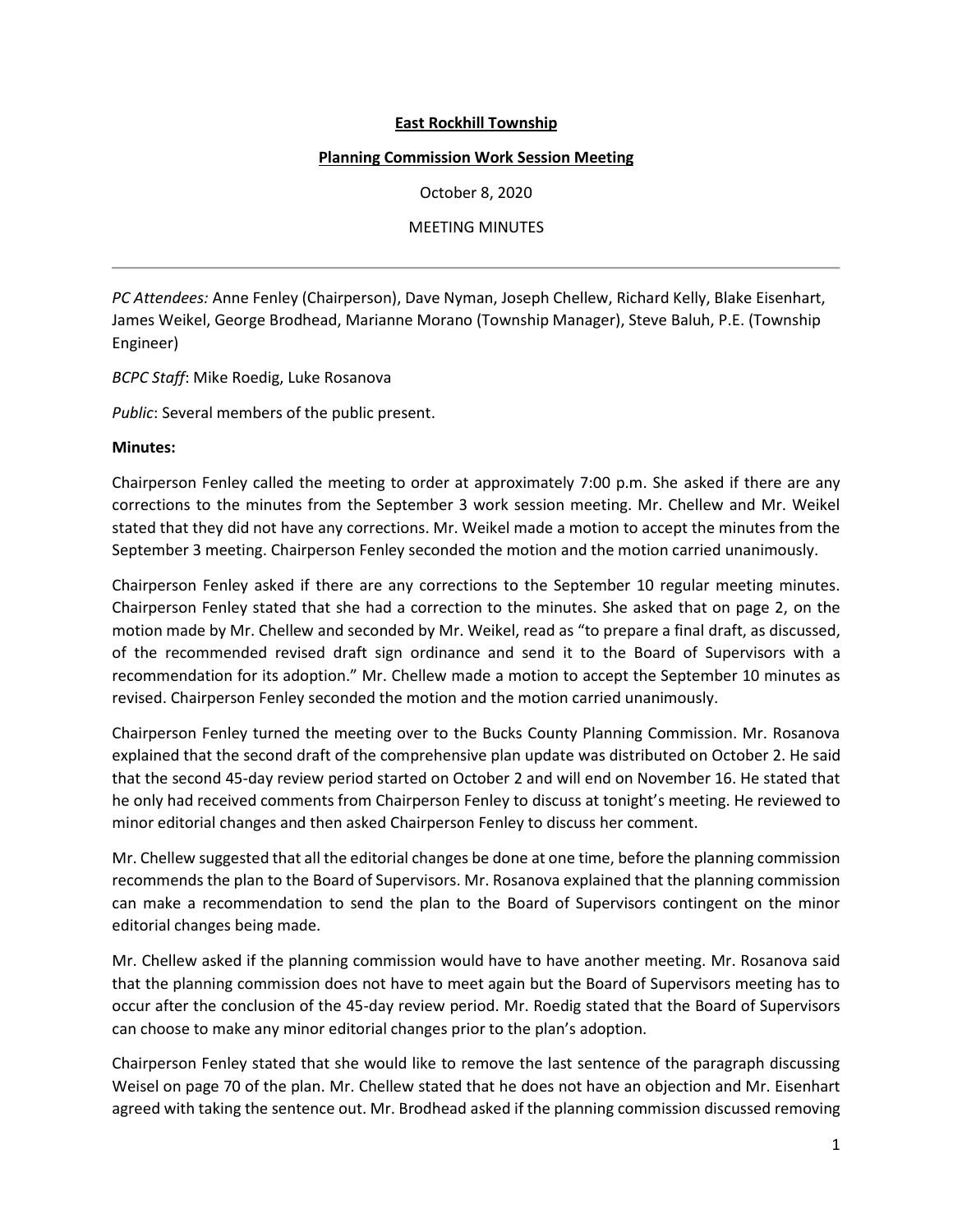the entire section. Mr. Nyman stated that planning commission voted on it at the last meeting and the vote of the board was to leave a revised version of the Weisel narrative in the plan. The planning commission came to a consensus and was in agreement with Chairperson Fenely to remove the last sentence of the Weisel paragraph from the plan.

Mr. Nyman pointed out that Mr. Rosanova made some edits to the plan at his request. The edits included specifically noting the maps and tables in the text. Mr. Chellew said that the edits make sense to include in the plan.

Mr. Eisenhart asked what was added to the plan in regard to his comments about natural resources. Mr. Rosanova stated that the section titled "Significant Natural Areas" on page 23 was added and addresses some of Mr. Eisenhart's concerns. Mr. Rosanova said that he would email the added section to the planning commission so Mr. Eisenhart could see what was added.

Mr. Chellew asked if there was any more action the planning commission needed to take. Mr. Roedig said it is up to the planning commission to make a motion to forward the comprehensive plan to the Board of Supervisors for consideration for adoption, contingent upon the changes discussed at the meeting tonight. Chairperson Fenley stated that she wanted to get public comment before making a motion.

Chairperson Fenley asked for public comment on the comprehensive plan. No public comment was provided.

Mr. Chellew proposed a motion to accept the comprehensive plan as edited with the minor grammatical changes discussed tonight and recommend the plan for submission to the Board of Supervisors at the end of public review period. Mr. Kelly seconded the motion and the motion passed, with Mr. Nyman abstaining from the vote and the rest of the planning commission voting in favor.

Chairperson Fenley asked if there is any new business. A member of the public asked when the end of the public review period will be. Mr. Chellew stated that the public review period ends on November 16.

Mr. Nietupski asked if comments received after the meeting and before the end of the 45-day review period will be addressed. Mr. Nyman stated that if there is any more public comment submitted to the planning commission the planning commission will include the public comment with the comprehensive plan submission to the Board of Supervisors. He said that the public comment will be received by the Board of Supervisors and not the planning commission.

Chairperson Fenley asked if there are any additional comments from the planning commission. She asked for a motion to adjourn. Mr. Nietupski asked if new business was skipped. Chairperson Fenley stated that she already asked for new business and Mr. Nyman said that there was not any new business.

Mr. Nietupski thanked the planning commission for addressing his concerns at the last meeting. He apologized to Mr. Chellew as he said he did not anticipate for his comments to be a poke in the eye. He said that he deliberately did not participate in the comprehensive plan update process because he thinks two elected officials on the planning commission would be a disaster.

Mr. Nietupski continued and said that not looking at economic development is a recipe for higher taxes in the future. Regarding historic preservation, he said that Mr. Nyman was looking at the resident survey, but he ventured that if a survey of what to do with the land Peddler's Village is on today, he thinks that a survey would say don't do anything with the land. He does not think East Rockhill will have a Peddler's